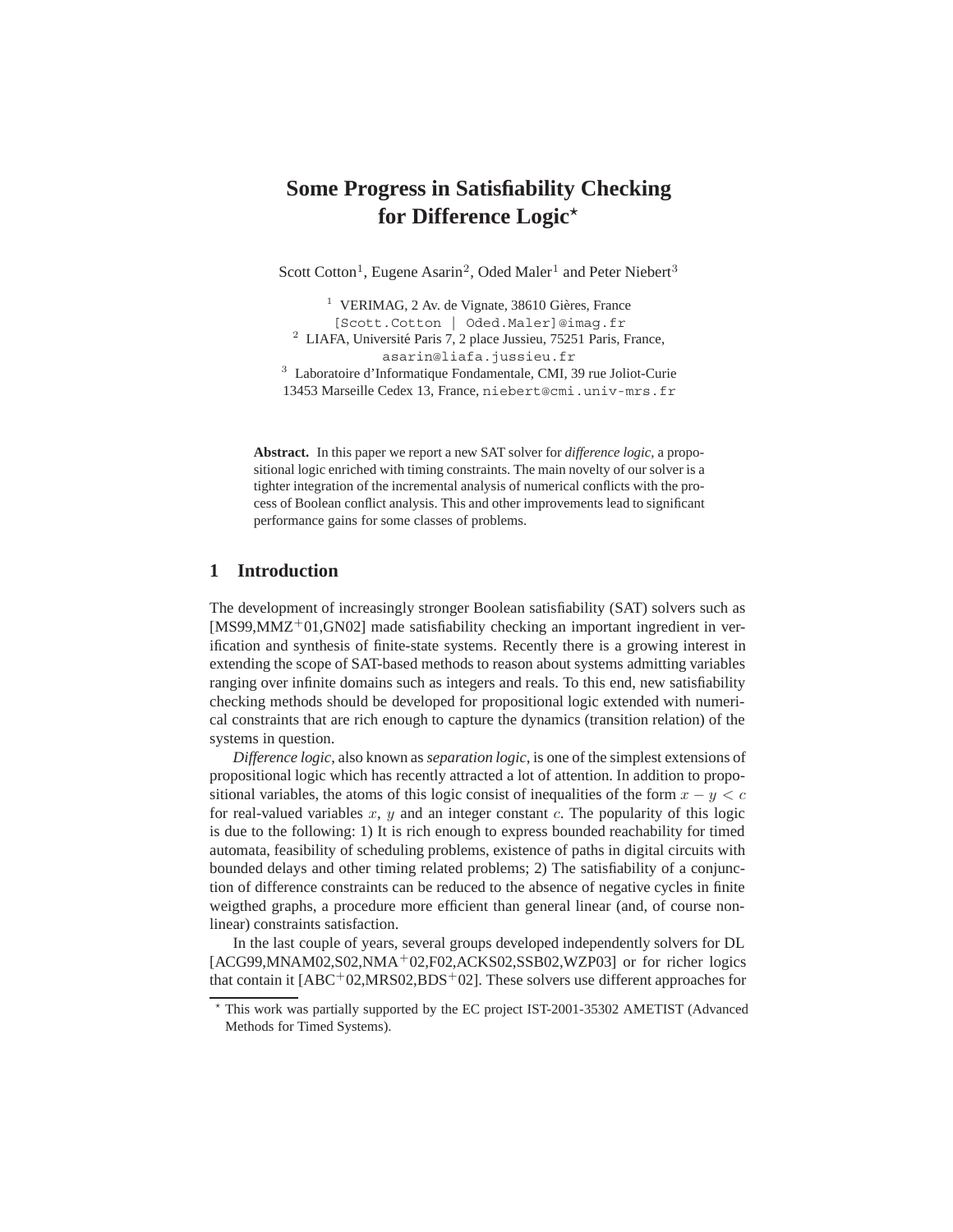the crucial problem of managing the *interaction* between the *propositional* and *numerical* parts of the problem. In this work we introduce yet another solver, DLSAT, which is inspired by our previous solver  $MX$ -SOLVER reported in  $[MNAM02,NMA +02,M03]$ and also by some ideas in [SSB02]. The main novelty of this solver is in a more efficient algorithm for detecting numerical contradictions and in a tighter integration of this procedure with the conflict analysis and learning mechanisms used for the propositional part. We report some significant performance gains on some non toy problems. <sup>4</sup>

The rest of the paper is organized as follows. In Section 2 we define DL, and briefly present the process of Boolean SAT solving. In Section 3 we discuss the various approaches for combining propositional and numerical satisfiability and position our approach in this landscape. In Section 4 we discuss the process of discovering numerical contradictions using negative cycles detection in weighted graphs and present our procedure based on Goldberg's heuristic improvement of the Bellman-Ford algorithm [GR93]. Additional implementation details are described in Section 5 followed by experimental results and a discussion of future work.

## **2 Preliminaries**

#### **2.1 Difference Logic**

**Definition 1 (Difference Logic).** Let  $P = \{p_1, p_2, \ldots, p_n\}$  be a set of propositional *(Boolean) variables and*  $\mathcal{X} = \{x_1, x_2, \ldots x_m\}$  *be a set of numerical variables. The set of atomic formulae of* DL(P, <sup>X</sup>) *consists of the propositions in* <sup>P</sup> *and numerical constraints of the following forms:*

$$
x_i - x_j \le c \quad \text{and} \quad x_i - x_j < c
$$

*with*  $c \in \mathbb{Z}$ . The set F of all DL formulae is the smallest set containing the atomic *formulae which is closed under negation and conjunction:*

- **–** <sup>ϕ</sup> ∈ F implies <sup>¬</sup><sup>ϕ</sup> ∈ F.
- $\varphi \in \mathcal{F}$  and  $\psi \in \mathcal{F}$  implies  $\varphi \wedge \psi \in \mathcal{F}$ .

*Remaining Boolean connectives* <sup>∨</sup>, <sup>∧</sup>, <sup>→</sup>,... *may be defined in the usual ways in terms of conjunction and negation.*

A  $(\mathcal{P}, \mathcal{X})$ -*valuation* consists of two functions (overloaded with the name v) v:  $\mathcal{P} \to \{\text{T}, \text{F}\}\$ and  $v : \mathcal{X} \to \mathbb{R}$ . The valuation v is extended to all  $DL(\mathcal{P}, \mathcal{X})$  formulae by letting

$$
v(x_i - x_j \le c) = \text{T iff } v(x_i) - v(x_j) \le c
$$

and applying the obvious rules for the Boolean connectives. A partial valuation  $v$  is a valuation defined over a subset of the variables. We denote by  $\varphi[v]$  the formula obtained from  $\varphi$  by substituting  $v(p)$  and  $v(x)$  (when they are defined) in p and x, respectively. A formula  $\varphi$  is satisfied by a valuation v iff  $v(\varphi) = \tau$  (we denote it also by  $v \models \varphi$ ). A formula  $\varphi$  is satisfiable if it has a satisfying valuation. The satisfiability problem for  $DL(P, X)$  is NP-complete.

Like most SAT solvers we work with formulae in conjunctive normal form:

<sup>4</sup> I.e. no Fisher's protocol.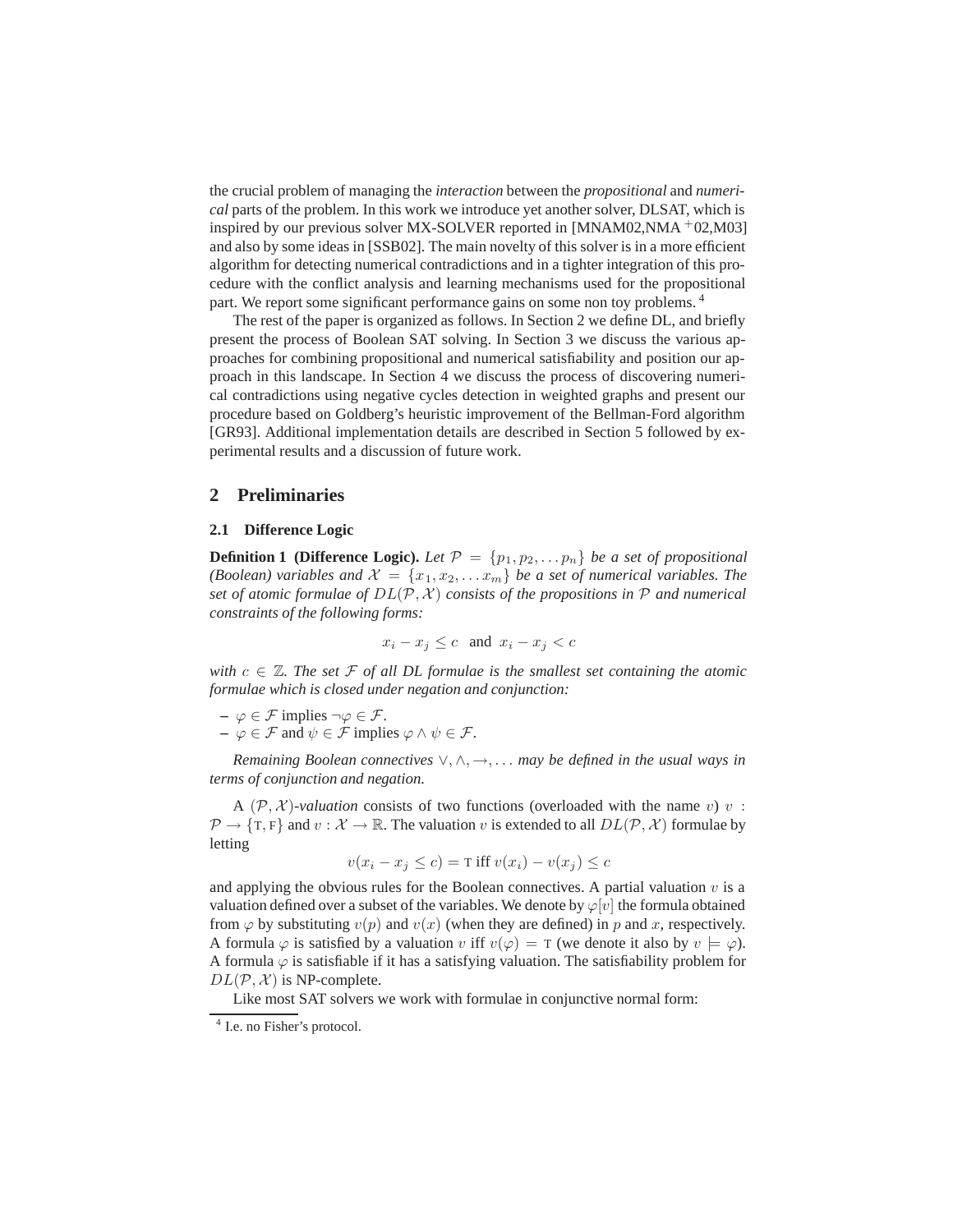**Definition 2 (CNF).** A Boolean literal is a formula of the form p or  $\neg p$  with  $p \in \mathcal{P}$ . *A* numerical literal is a formula of the form  $x - y \leq c$  or  $x - y \leq c$ . A clause is *a disjunction*  $C = L_1 \vee L_2 \vee \ldots L_l$  *of literals. A DL formula is in CNF if it is a conjunction*  $C_1 \wedge C_2 \wedge \ldots \wedge C_k$  *of clauses.* 

As in propositional logic (see [T70]), efficient translations from arbitrary formulae to CNF can be done using auxiliary Boolean variables.

#### **2.2 Basics of SAT Solving**

In order to be self-contained we sketch briefly the principles underlying contemporary SAT solvers as applied to Boolean satisfiability, a special case of DL with  $\mathcal{X} = \emptyset$ . The DPLL-based procedure for SAT can be seen as an intelligent search in the space of valuations, accompanied by formula simplification and learning. The search is conducted by iteratively generating partial valuations and extending them. Extension is performed with simplification rules which are applied after substituting the valuation in the variables. Literals are removed that evaluate to F. Clauses are removed that evaluate to T, and variables are inferred that appear in unit clauses. The result of simplification of a formula  $\varphi[v]$  can thus be either T, F or an extended valuation  $v'$ . The search for a satisfying assignment should be continued from  $\varphi[v']$ .

Learning is a process, where after some  $\varphi[v]$  simplifies to F, a subset  $v_{con}$  of v is identified as a sufficient cause for unsatisfiability, and its negation  $\neg v_{con}$  is added as an additional clause to  $\varphi$  in order to prune the search tree and prevent exploration of partial assignments that extend v*con*. The whole procedure is sketched below where the formula  $\varphi$  is a global variable and the partial valuation v is an argument to the recursive procedure  $Solve$ , initially called with  $v = \emptyset$ :

## **procedure** *Solve*(v)

```
(v', \varphi') := Simplify(\varphi[v])if \varphi' = Treturn(yes)
else if \varphi' = Fv_{con} := \textit{Conflict}(\varphi, v)\varphi := \varphi \wedge \neg v_{con}return(no)
else
 pick a variable p not appearing in vif Solve(v \cup \{p = \text{T}\})return(yes)
 else
   return(Solve(v \cup \{p = F\}))
```
Modern SAT solvers employ a myriad of optimizations and of course utilize an iterative version of this procedure. Since SAT solvers spend most of their time simplifying the formula [Zha95], a notable optimization is *two literal watching* [MMZ <sup>+</sup>01,ZH96], which reduces to two the number of literals the procedure must scan in a clause while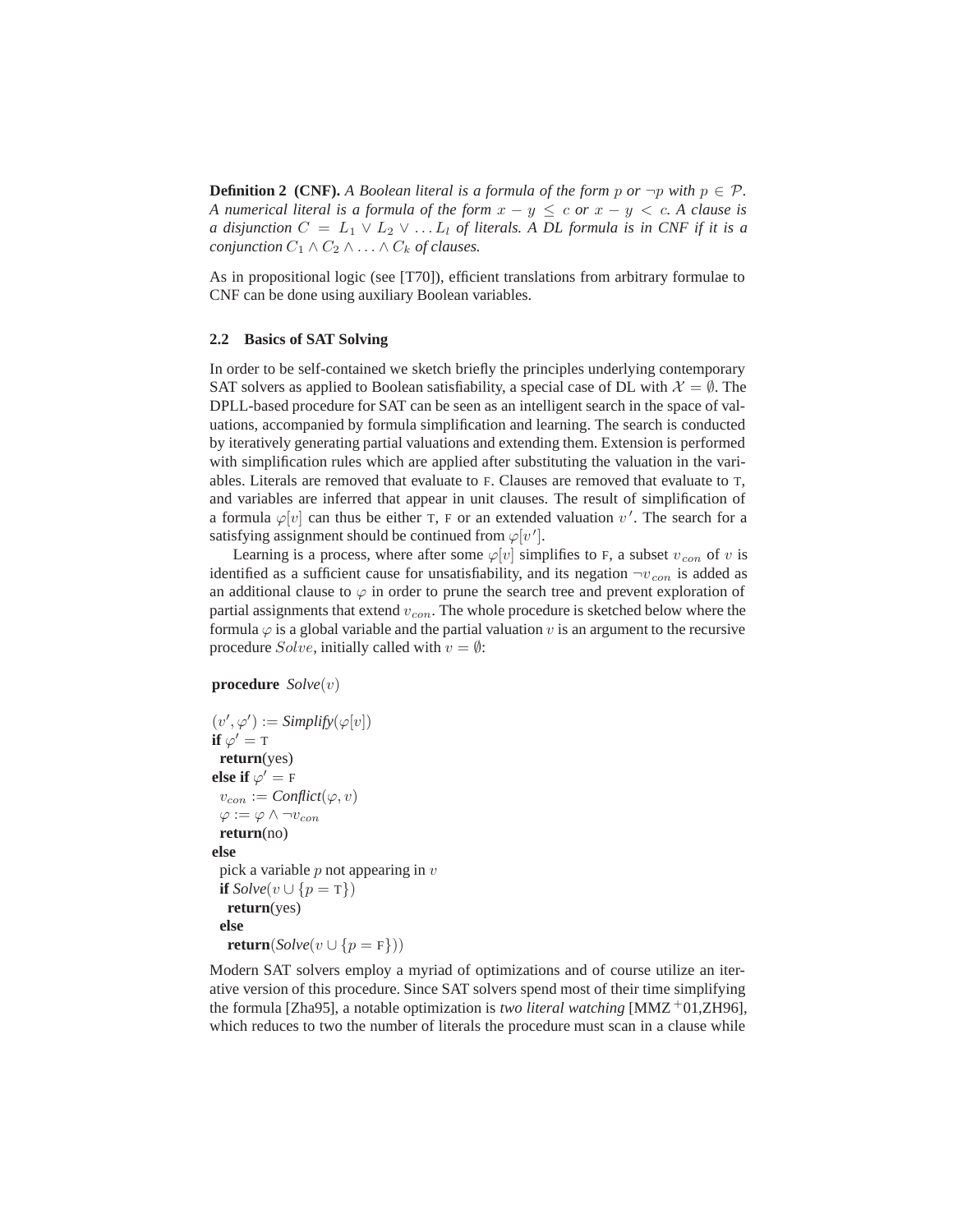identifying whether a clause is solved, empty, or unit. Additionally, various variable ordering heuristics are employed, most of which are based on the frequency of variable occurrences in the formula. Finally, non chronological backtracking is often employed upon analyzing a conflict, in which the procedure either jumps back to the smallest assignment which leaves the conflicting clause unit. This process prevents the solver from searching a larger number unsatisfiable subtrees that it would otherwise.

Perhaps the most interesting point (and one which can yield a great degree of variance on the performance) is exactly what clause(s) a solver decides to learn upon coming across a conflict. All the different approaches make use of an *implication graph* in which literals are vertices, and those which are deduced via unit resolution are implied by the false literals in the unit clause. One of the more successful methods of examining this graph backtracks through the implications until it finds a *unique implication point*, or a literal  $l$  which lies between the literals in the empty clause and the guessed literals in such a way that every path from the guessed literals to those in the empty clause passes through l.

Taken together, these methods, heuristics, and optimizations have pushed the performance of Boolean SAT solvers up by a few orders of magnitude. On the other hand, the extension of these techniques to formulae with numeric atoms has not seen such improvements. In the next section, we will review some methods of leveraging and extending these techniqes for solving SAT for DL.

## **3 Approaches to DL SAT Solving**

In the last couple of years several approaches for checking satisfiability of DL were introduced. The approach of [WZP03] is restricted to integer solutions (discrete time semantics). The clock variables are interpreted as integer variables encoded in binary, and the whole problem is transformed into a Boolean SAT problem on the bits of the numbers, which can then be submitted to one's favorite solver. This approach has been tried already in the context of BDD-based verification of timed automata  $[ABK^+97]$ and its disadvantage is that the arithmetical content of numerical constraints is lost when they are coded in binary. The rest of the approaches known to us can be classified into the following three categories:

#### **3.1 The Lazy Approach**

This approach, used for example in [ABC+02], consists of transforming a formula  $\varphi$ into a purely Boolean formula  $\varphi'$  by replacing every numerical constraint of the form  $x - y < c$  by a new propositional variable  $p_{xyc}$ . The formula  $\varphi'$  is "easier" to satisfy, because the new variable are not interpreted and the implications between them are not visible to the Boolean solver. Consequently if  $\varphi'$  is found to be unsatisfiable we can conclude that so is  $\varphi$ . On the other hand, whenever a satisfying assignment  $v'$ is found, an additional feasibility check should be performed to see whether  $v'$  can be transformed into an assignment v for  $\varphi$ . This is done by constructing a conjunction of all numerical constraints  $x - y < c$  such that  $p_{xyc} = T$  and  $\neg(x - y < c)$  such that  $p_{xyc} = F$ in  $v'$ . This conjunction is then submitted to a numerical solver and if it is feasible then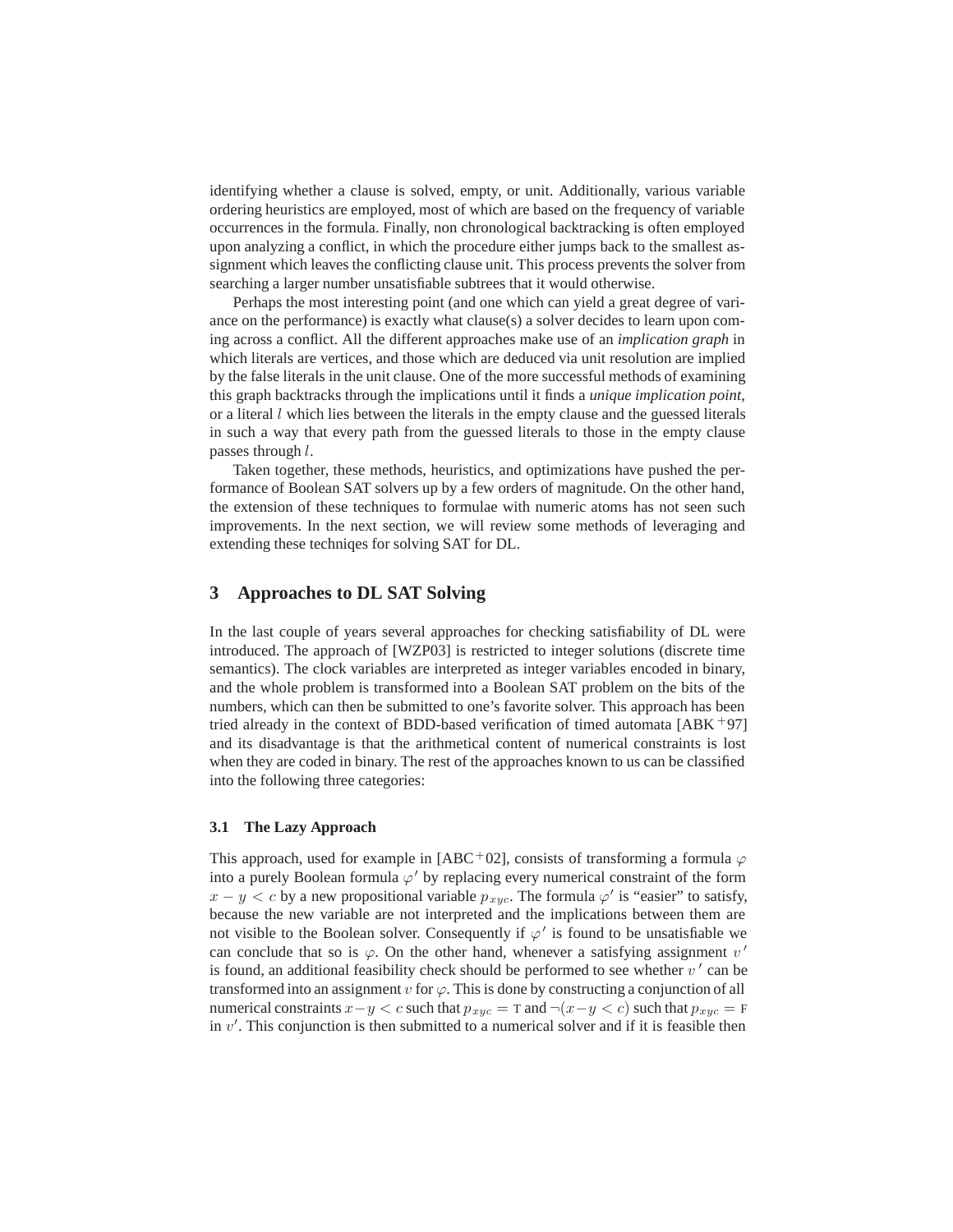$\varphi$  is satisfiable; otherwise  $v'$  is declared unsatisfying and the enumeration of satisfying assignments for  $\varphi'$  continues. Additionally, learning clauses from the feasibility checks and adding them to  $\varphi'$  is usually performed.

This approach is very easy to implement as, with the exception of learning, the Boolean and numerical parts are kept separate. This is also the reason for its practical weakness for problems with many numerical implications as there is a limited flow of information between these parts. Typically the algorithm can check many assignments to  $\varphi'$  until it finds one which can be transformed to an assignment for  $\varphi$  or until it concludes that no such assignment exists.

## **3.2 The Preprocessing Approach**

This approach, first suggested in [SSB02] is the opposite one. Although it is also based on introducing propositional variables for the numerical constraints, it computes all the intrinsic dependencies between the numeric variables, encoding the dependencies as Boolean constraints and adding these constraints to  $\varphi'$ . The advantage of this approach is that, by construction, each assignment to the augmented formula can be transformed into a satisfying assignment for the original formula. There are two major shortcomings: 1) As noted in [SSB02], some classes of sets of numerical constraints lead to an exponential blow-up in the size of the formula when their implications are added; 2) This procedure may need to compute dependencies between numerical constraints mentioned in  $\varphi$  that, due to the structure of  $\varphi$ , will never have to be considered simultaneously.

#### **3.3 Incremental Approaches**

This class consists of approaches that try to check feasibility constraints somewhere between the above cited approaches. This is the case of our previous solver MX-SOLVER  $[NMA<sup>+</sup>02]$  and also that of  $[NRS02]$  where it was called "lemmas on demand". In  $[NMA<sup>+</sup>02]$  the following strategy is used: a conjunction of numerical constraints that need to be satisfied under the current assignment is maintained, represented as a DBM (Difference Bound Matrix). Whenever a Boolean variable  $p_{xuc}$  is assigned to T or F, its corresponding numerical constraint is added to the DBM, which is tested for feasibility using the Floyd-Warshall algorithm (more on the structure of difference constraints in the next section). If the set of constraints is found infeasible at a partial assignment  $v'$ , there is no need to explore extension of  $v'$ . This approach has an obvious advantage over the lazy approach which needs to wait until a satisfying assignment for  $\varphi'$  is found and an advantage over the preprocessing approach by not checking feasibility of all combinations of constraints, only those that need to be satisfied simultaneously in some explored branch of the search tree. However, in the absence of a learning mechanism, this expensive procedure is invoked too often.

#### **3.4 Our Approach**

The solver described in the present paper is another variant of the incremental approach with the following features: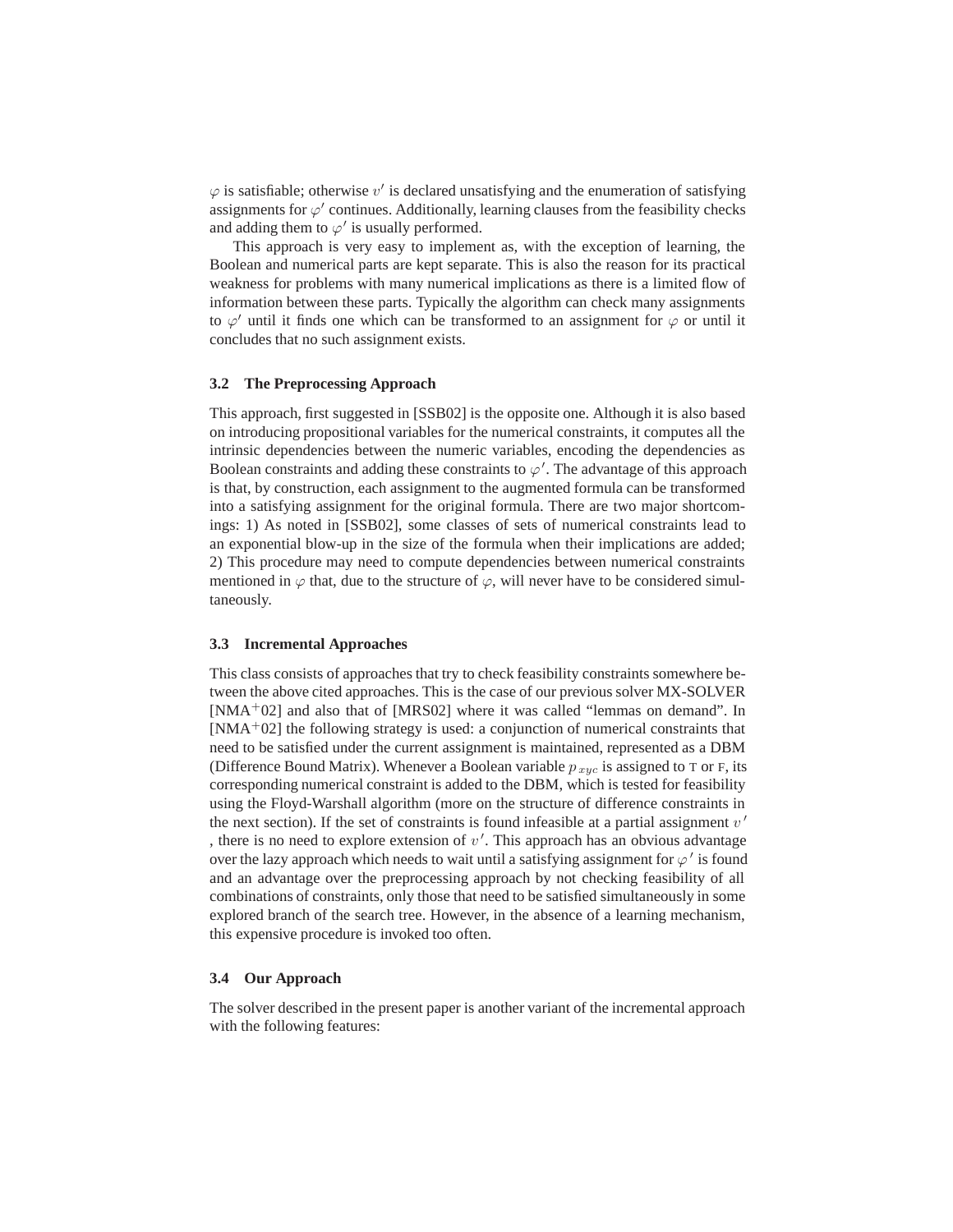- 1. An integrated solver that treats DL formulae and CNF Boolean formulae with two literal watching, conflict analysis (first unique implication point), as well as Boolean and numeric variable ordering heuristics.
- 2. Transformation to CNF is done using the more efficient construction of Wilson [W90] rather than the classical Tseitin translation [T70].
- 3. Equal treatment of Boolean and numerical literals in terms of branching (unlike [NMA $+02$ ] where branching was applied only to Booleans).
- 4. Optimizations for reducing the number of feasibility checks: We omit feasibility checks upon assigning a truth value to a new numerical constraint in two cases: when all the clauses where the new constraint appears are already solved (simplified to true), and when the constraint involves a "new" numeric variable not mentioned in the constraints assigned so far.
- 5. A more efficient algorithm for checking feasibility of a conjunction of difference constraints. We detect cycles using a depth-first variant of the Bellman-Ford-Moore algorithm [GR93] which has much better average case complexity in practice.
- 6. Integration of difference constraint feasibility checks with the conflict analysis mechanism. Inconsistent sets of difference constraints are analyzed with respect to their implication graph, and the procedure learns a "reason" for the inconsistency.

In the next section we discuss numerical feasibility checks in general and present the algorithm that we use.

## **4 The Fine Structure of Sets of Difference Constraints**

#### **4.1 Feasibility**

While conjunctions of difference constraints are a special case of linear inequalities, their structure is much simpler. We can describe the satisfiability problem of conjunctions of difference constraints using transitivity:

$$
x-y < c_1 \wedge y - z < c_2 \Rightarrow x-z < c_1 + c_2
$$

If a conjunction of difference constraints implies that  $x - x < 0$  for some x, then it is infeasible, otherwise it is is feasible. It is sometimes illustrative to consider the case where each constant is 0, as all the difference constraints then take the form  $x < y$ . In particular in this case it is easy to see that any cycle  $x < y < \ldots < z < x$  is false. In the more general case, we have that  $(x_1 - x_2 < c_1) \wedge (x_2 - x_3 < c_2) \wedge ... \wedge (x_n - x_1 < c_n)$ is false just in case  $\sum_{i=1}^{n} c_i \leq 0$ .

One can easily express the negation of a difference constraint as a difference constraint:  $\neg(x - y < c) \iff (x - y \ge c) \iff (y - x \le -c)$ . However, this situation requires that the logic allow for both strict and non strict constraints. As a result, we need to extend the notion of feasibility to accommodate strict and non strict constraints. Letting  $\prec \in \{<,\leq\}$ , the infeasibility condition becomes  $(x_1 - x_2 \prec_1 c_1) \wedge (x_2 - x_3 \prec_2$  $c_2$ ) ∧... ∧ ( $x_n - x_1 \prec_n c_n$ ) is false just in case  $\sum_{i=1}^n c_i < 0$  or  $\sum_{i=1}^n c_i = 0$  and at least one ≺*<sup>i</sup>* is strict.

With such mixed constraints, it is convenient to speak of *bounds*, or pairs  $(\prec, c)$ , representing either the interval  $(-\infty, c)$  or the interval  $(-\infty, c]$ . We refer to the set of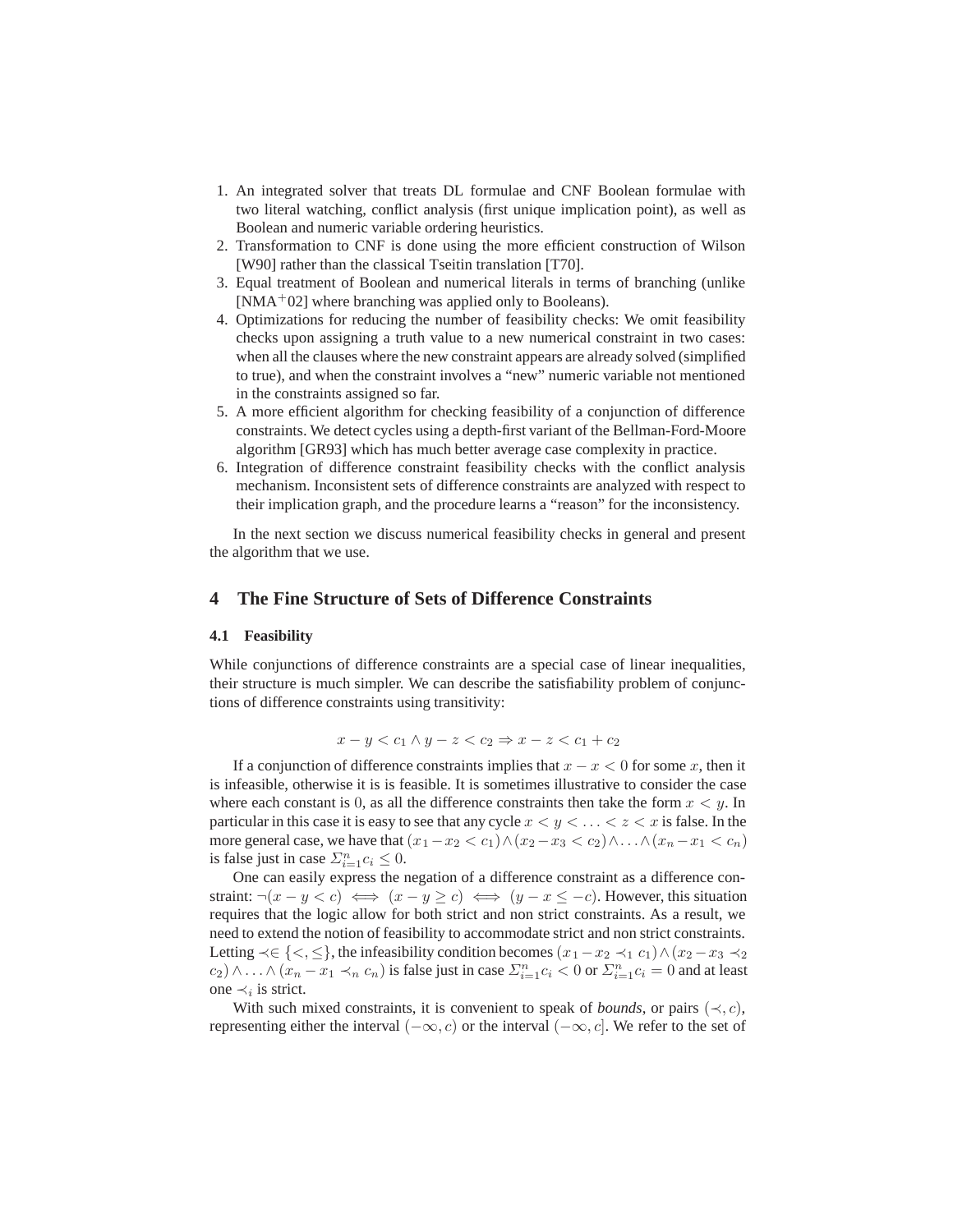bounds as *B*. Additionally, we define an order  $\lt_B$  on bounds with  $(\prec, c) \lt_B (\prec', c')$ whenever  $c < c'$  or when  $c = c'$ ,  $\prec$  is  $<$  and  $\prec'$  is  $\le$ . Finally, we define addition for bounds with  $(\prec, c) + (\prec', c') = (\prec'', c + c')$  with  $\prec''$  strict just in case either  $\prec$  or  $\prec'$ are strict.

A natural data structure for describing sets of difference constraints is a *bound weighted graph* in which the vertices are variables and edges represent constraints between variables:

**Definition 3 (Constraint Graph).** *The constraint graph of a set (or conjunction) of difference constraints*  $\Gamma$  *is a graph*  $G = (V, E, \xi)$  *with one vertex per numeric variable occurring in some difference constraint in*  $\Gamma$ *, edges*  $E = \{(x, y) : (x - y \prec c) \in$  $\Gamma$  *for some*  $(\prec, c) \in B$ *}, and a function*  $\xi : E \to B$  *defined by*  $(x, y) \mapsto min\{(\prec, c) : E \to B$  $(x - y \prec c) \in \Gamma$  }.

A well known data structure for storing a constraint graph is a Difference Bound Matrix (DBM), in which a  $|V| \times |V|$  matrix stores the implied relationship between each pair of variables, and each cell  $x, y$  without an associated edge in the constraint graph is initialized to  $(<, \infty)$ .

#### **4.2 Finding Shortest Paths and Negative Cycles**

Under any constraint graph representation, a feasibility check reduces to the detection of a negative cycle, or any cycle where the edge bounds sum to a value less than  $(<, 0)$ . Normally negative cycles are detected as a side effect of a shortest path algorithm. Timed automata verification tools apply the Floyd-Warshall all pairs shortest path algorithm to normalize the set of constraints and the detection of negative cycles (which imply that the DBM is normalized to the empty set) is obtained as a side effect of the algorithm. Unlike the case of reachability computation for timed automata, where the DBMs are rather small, in DL solving, one can easily obtain sets with hundreds of numeric variables and a more efficient algorithm is needed. We will use a single source shortest path algorithm to do the feasibility checks.

Shortest path algorithms, either single-source or all-pairs, function by iteratively approximating the minimum distance between vertices, where a distance from  $x$  to  $y$  is taken to be the sum of the edge bounds on a path from  $x$  to  $y$ . In the context of a single source shortest path algorithm, the distance estimates are represented by a function  $\delta : V \to B$  indicating a bound on the distance from a distinguished source vertex. Distance functions  $(\delta_0, \delta_1, \ldots)$  are successively approximated by taking any edge  $(s, t)$ such that  $\delta_i(s) + \xi(s, t) < \delta_i(t)$  and letting  $\delta_{i+1}(t) = \min_s(\delta_i(s) + \xi(s, t))$ . Following [GR93] we can use such a sequence of functions to filter out all the positive cycles whose edge bounds sum to a value greater than  $(\leq, 0)$ :

**Definition 4.** Given a distance function  $\delta : V \to B$ , an edge  $(s, t)$  such that  $\delta(s)$  +  $\xi(s,t) \leq \delta(t)$  is called *admissible*. The *admissible subgraph* of a constraint graph G, written  $G_a$ , is the subgraph of  $G$  containing all of its admissible edges.

**Proposition 1.** Given a constraint graph G and a series of distance estimating functions  $(\delta_0, \delta_1, \ldots)$ , G has a negative or zero weight cycle if and only if  $G_a$  has a cycle under some distance estimate  $\delta_k$ .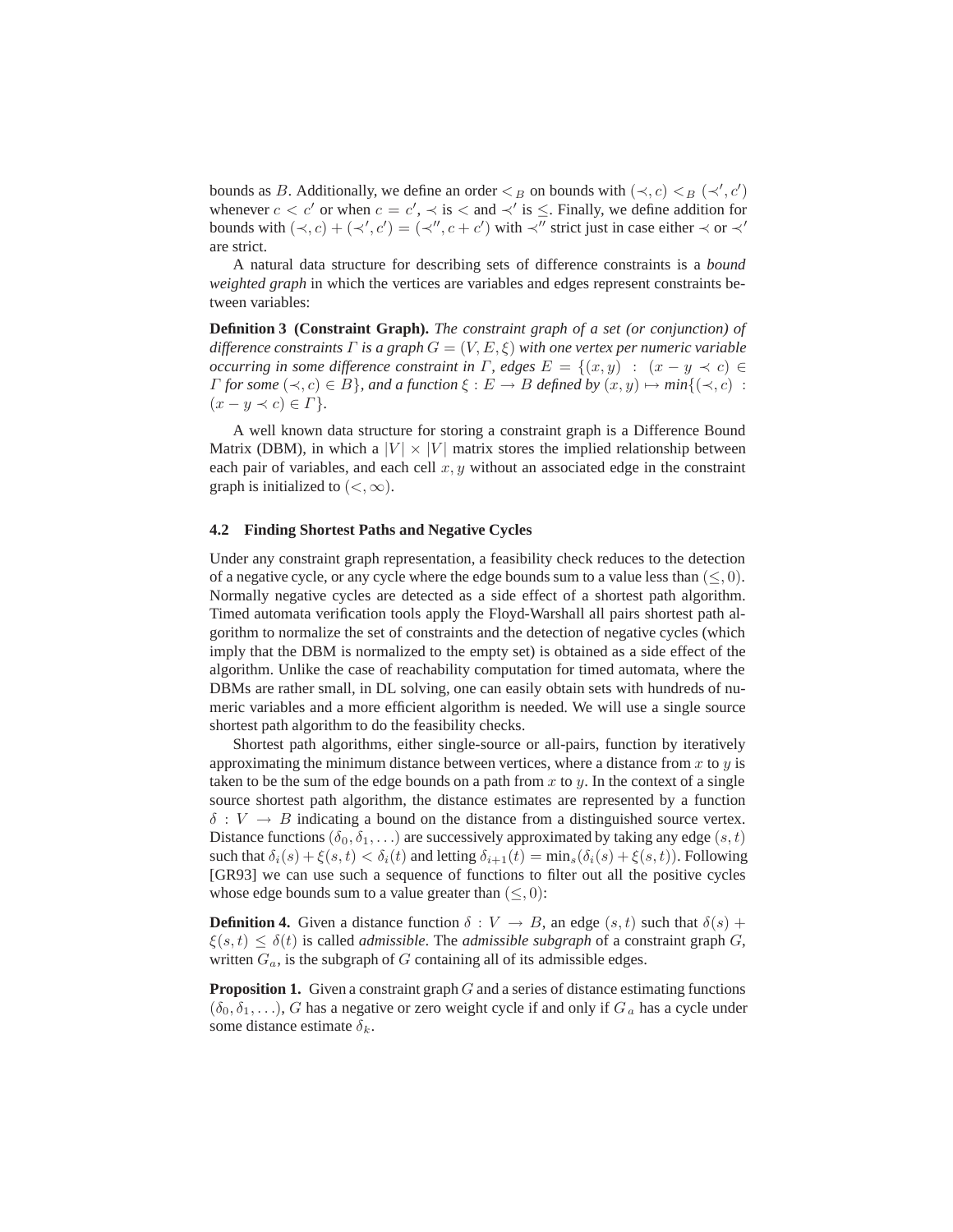*Proof.* It is well known that the distance estimation will converge to a fixed point if and only if the graph has no negative cycle [CLRS01]. If it does not converge, then there is a stage k for which all  $\delta_k(v) = \delta_{k+1}(v)$  for all  $v \in V$  except some V', some of which are in negative cycles. Let  $x_0 \rightarrow x_1 \ldots x_n \rightarrow x_0$  be such a cycle. Then  $\delta(x_i) + \xi(x_i, x_{i+1}) < \delta(x_{i+1})$  for some <sup>5</sup> *i* and  $\exists v' \in V'$  .  $v' \in \{x_0, \ldots, x_n\}$ . For sufficiently large  $k$ , the remaining edges in the cycle must be admissible, for otherwise the process would converge. Hence  $G_a$  will contain the cycle.

Suppose the process converges at  $\delta_k$  and G contains a cycle  $x_0 \to x_1 \dots x_n \to x_0$ whose edge bounds sum to  $(\leq, 0)$ . Since the process converges,  $\delta(x_i) + \xi(x_i, x_{i+1}) \geq$  $\delta(x_{i+1})$ . But if  $\delta(x_i) + \xi(x_i, x_{i+1}) > \delta(x_{i+1})$  then there must be some  $j \neq i$  such that  $\delta(x_j) + \xi(x_j, x_{j+1}) < \delta(x_{j+1})$  since the edge bounds sum to  $(\leq, 0)$ . However, this implies the process has not converged and we have arrived at a contradiction. We can then conclude that each edge in the cycle must satisfy  $\delta(x_i) + \xi(x_i, x_{i+1}) \leq \delta(x_{i+1})$ and so the cycle is in G*a*.

In the other direction, if there is a cycle in  $G_a$  then each edge in the cycle must satisfy  $\delta(s) + \xi(s,t) \leq \delta(t)$ . Hence  $\Sigma_i \delta(x_i) + \xi(x_i, x_{i+1}) \leq \Sigma_i \delta(x_i)$ , and so  $\Sigma_i \xi(x_i, x_{i+1}) \leq (\leq, 0).$ Ľ,

The problem of detecting negative cycles can be reduced to checking for cycles in  $G_a$  which contain an edge with a strict bound (in the form  $(<, c$ )) or an edge  $(s, t)$  such that  $\delta(s) + \xi(s, t) < \delta(t)$ . This in turn can be accomplished via a depth first search which keeps track of the location of such edges.

This algorithm provides a significant advantage over that of Floyd-Warshall used in [NMA+02]. On a graph with n nodes and m edges, Floyd-Warshall takes  $n<sup>3</sup>$  time for a full canonicalization and  $n^2$  time for a single incremental update on *every* execution. Bellman Ford's runtime is bounded by  $nm$ , and in this setting typically runs in  $m$  time. Additionally, all the formulae associated with problems known to us have  $m \ll 10n$ . If we assume the graph is sparse with  $m = 10n$ , then our typical run requires less than 10n steps, our worst case run time is  $10n^2$ , a significant improvement over  $n^3$  full canonicalization or even the  $n^2$  incremental canonicalization on each run.

## **5 Implementation**

The solver, including parsing and CNF translation, is implemented in 3500 lines of C++. Here we discuss some of the features of the solver.

## **5.1 Numeric Conflict Analysis**

To explain numeric conflict analysis let us emphasize that such conflicts may appear in a richer set of circumstances than ordinary Boolean conflicts which always appear during simplification of the formula. Numerical conflicts can, in addition, appear when guessing or flipping a truth value for a numeric constraint. Our observations indicated that numeric conflicts arising outside of the simplification process occurred with less

<sup>&</sup>lt;sup>5</sup> We take  $i + 1$  modulo *n*.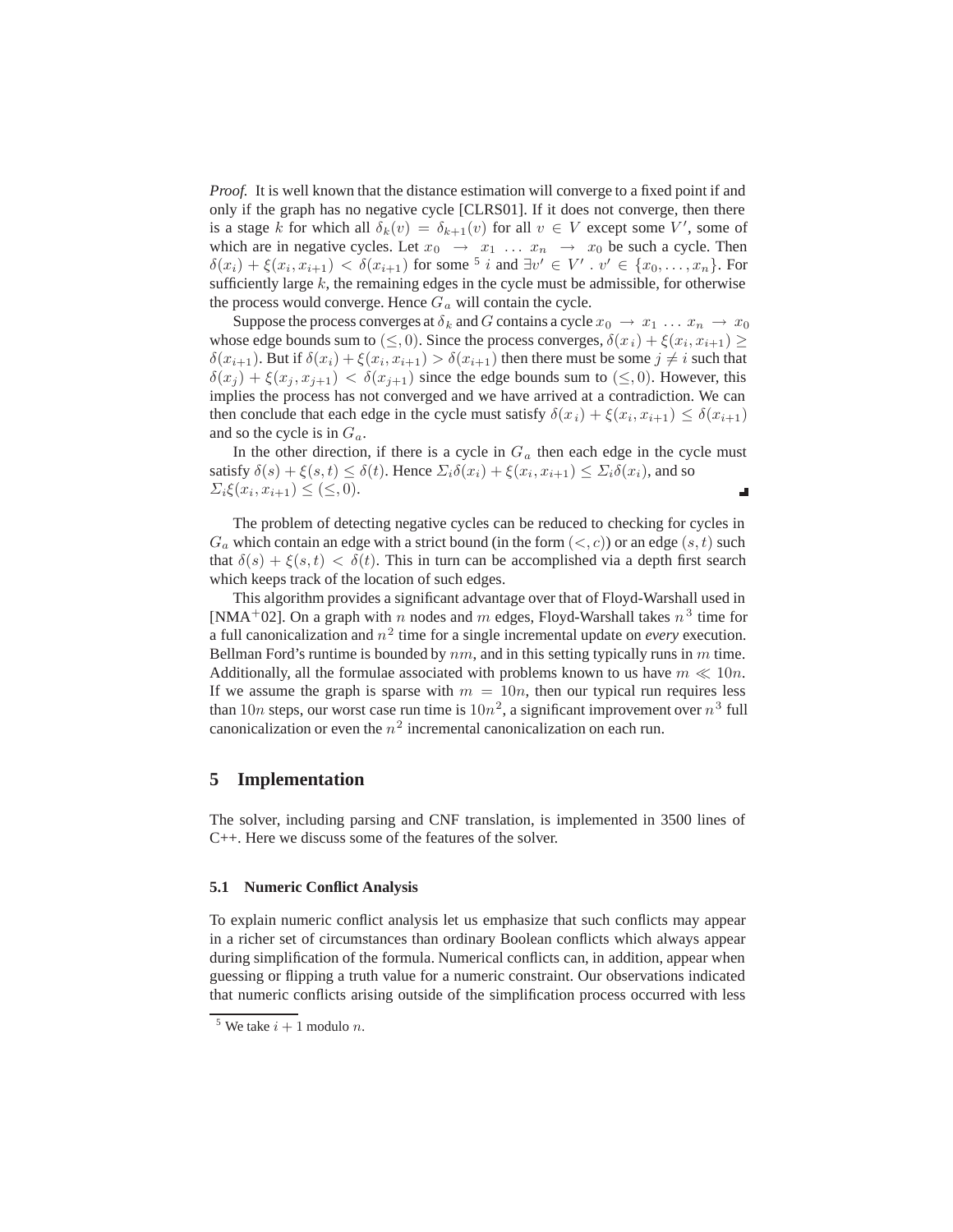frequency on the harder satisfiable problems, presumably because the number of clauses was sufficient to induce more simplification.

When the solver arrives at an inconsistent set of difference constraints, two types of analysis and learning are performed. First, a small such inconsistent set of constraints is identified and its negation is encoded as a clause. Second, if the numeric conflict appears as a result of simplification, the implication graph of the literals in the conflict clause is analyzed in order to find a reason for the inconsistency.

However the actual frequency with which the implication graphs of numericly induced conflict clauses were analyzed varied widely from never (for example in the scheduling problem FT06 described in 6.1) to roughly half (for example in the circuit problems described in 6.3). Nonetheless this process allows the solver to learn reasons for numeric conflicts which include settings of strictly Boolean variables (and vice versa). The analysis mechanism itself is a straightforward implementation of Chaff style  $[MMZ<sup>+</sup>01]$  first unique implication point (1UIP) cut of the implication graph. As with Boolean SAT solving, experiments with other mechanisms such as a decision-only cut or performing analysis on all conflicts did not perform as well as the 1UIP scheme.

The introduction of such learning into the DPLL algorithm requires a minor but essential change to the conflict resolution mechanism as it occurs in the Boolean case. This can be explained as follows. The backtracking mechanism is responsible for finding a point in the search tree to jump back to. Once this point in found, the assignment for the variable  $v$  associated with this node in the search tree is flipped and the alternative subtree is explored. In the presence of numerical constraints, this assignment can of course introduce a numeric conflict. In the Boolean case, this assignment will not by itself introduce an empty clause, for otherwise  $\neg v$  would have been deduced by unit resolution at a previous decision level, or higher in the search tree. Thus the conflict resolution process in the numeric case needs to be sensitive to conflicts which arise *as a result of resolving conflicts*. This suggests that conflict resolution can be made recursive for this case. However, our solver simply adds a clause representing the negation of such a numeric conflict to the clause database and continues backtracking, without analyzing the implication graph associated with the numeric conflict. As this case was rare in practice, this seems like a reasonable course of action.

### **5.2 Reducing Feasibility Checks**

In an incremental setting, feasibility checks occur with high frequency. In problems dominated by numeric constraints this becomes a bottleneck. We employ two optimizations for reducing the number of required feasibility checks. First, we do not trigger feasibility checks when branching on difference constraints which do not solve any clauses. Thus at the end of the solving process, if the problem is satisfiable we will have checked that the difference constraints in a prime implicant of the problem are feasible. Second, we observe that a feasible set of difference constraints cannot be made infeasible by adding a single constraint which mentions an otherwise unconstrainted numeric variable. Our observations showed that these optimizations reduced the number of feasibility checks by one third on hard problems dominated by numeric constraints.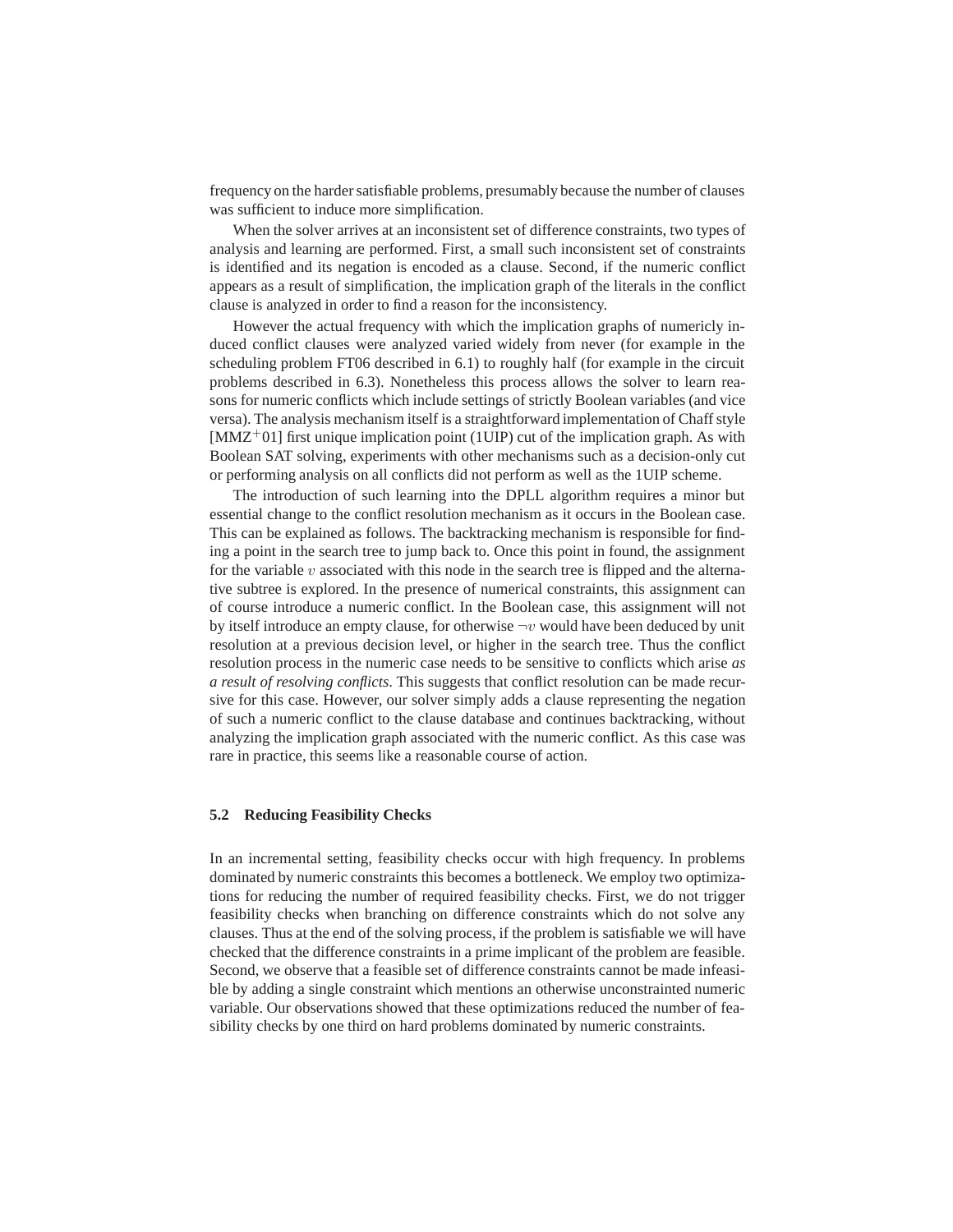# **6 Experimental Results**

In this section we report the performance results of DLSAT on several classes of benchmark problems.

## **6.1 Job Shop Scheduling**

The problem of finding optimal schedules for the job shop problem [JM99] is a hard combinatorial optimization problem whose constraints express very naturally in DL. The optimization is converted into a decision (satisfiability) problem of the form "is there a schedule whose length is smaller than  $d$ ?" As observed in [NMA +02], when d is much larger or much smaller than the length of the optimal schedule for the problem, the solver finds the negative (resp. positive) answer quickly, but as we approach the optimum things become harder.

|                                                                   |  | 52 |                           |                                                                | 561                             |  | 59 | 60 |
|-------------------------------------------------------------------|--|----|---------------------------|----------------------------------------------------------------|---------------------------------|--|----|----|
| Solver                                                            |  |    |                           |                                                                |                                 |  |    |    |
| <b>ICS</b>                                                        |  |    |                           | 1.88 2.95 3.41 21.90 38.00 174.00 85.00 68.00 95.00 69.00 0.11 |                                 |  |    |    |
| MX-SOLVER 0.14 0.14 0.14 1.79 7.67 21.47 1.31 0.20 0.92 1.88 0.21 |  |    |                           |                                                                |                                 |  |    |    |
| <b>DLSAT</b>                                                      |  |    | [0.09]0.10]0.12]0.24]0.29 |                                                                | $0.69$ 0.86 0.50 0.69 0.36 0.37 |  |    |    |

**Table 1.** Comparison of DLSAT with ICS and MX-SOLVER on the FT06 problem whose optimal schedule is of length 55.

|                              | 950 975 980 |                       |                  | 990 1000 1100 1234 1300 1390 1395 1400 1600 1800 3000 |            |            |                                    |  |     |     |     |
|------------------------------|-------------|-----------------------|------------------|-------------------------------------------------------|------------|------------|------------------------------------|--|-----|-----|-----|
| Solver                       |             |                       |                  |                                                       |            |            |                                    |  |     |     |     |
| MX-SOLVER 4.6 4.7 4.9 1709.0 |             |                       |                  | $t/\alpha$                                            | $t/\sigma$ | $t/\alpha$ | t/ol t/ol 17.2 17.2 10.4 10.8 11.7 |  |     |     |     |
| <b>DLSAT</b>                 |             | $0.5$   $0.5$   $0.6$ | 0.9 <sub>l</sub> |                                                       | $0.8$ 30.2 |            | t/ol $62.0$   47.3  $6.1$   12.1   |  | 0.6 | 0.5 | 0.6 |

**Table 2.** Comparison of DLSAT with MX-SOLVER on the hard ABZ5 problem whose optimal schedule is of length 1234. Time is given in seconds and t/o means more than 5 minutes.

Table 1 compares the performance results of DLSAT with those of MX-SOLVER [NMA<sup>+</sup>02] and ICS [FORS01] on the FT06 job shop problem with 6 machines and 6 jobs. The optimal schedule is of length 55 and DLSAT finds it within 0.69 seconds compared to 21.47 with MX-SOLVER and almost 3 minutes with ICS. This problem consists of 132 clauses, 222 difference constraints and 37 numeric variables. It is not surprising that ICS does not perform as well as MX-SOLVER or DLSAT because ICS uses a method for combining decision procedures and can hence solve more complex problems. Nevertheless we keep it as a point of reference for more general techniques. Table 2 compares DLSAT and MX-SOLVER on the hard ABZ5 problem [ABZ88] with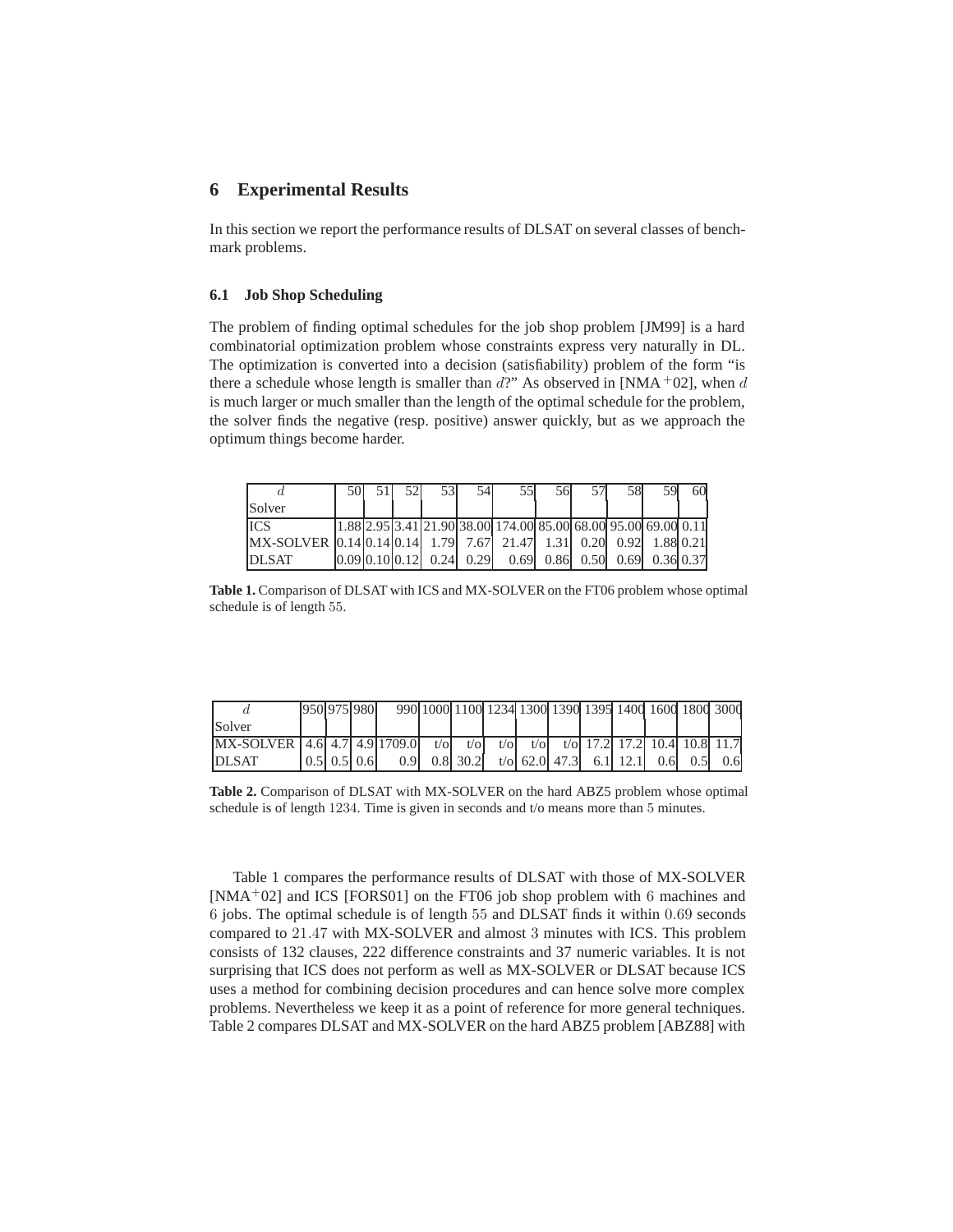10 machines and 10 jobs whose optimum is 1234. Bounding execution time to 5 minutes for each query, MX-Solver can deduce that the optimum is somewhere in the interval (990, 1395] while DLSAT can conclude that it is in (1100, 1300]. Yet none of them can find the exact optimum. The problem is made up of 560 clauses over 1010 difference constraints and 101 numeric variables.

Note that we restrict the comparison to MX-SOLVER because on this type of problems, dominated by numerical constraints, it already had a much better performance than solvers that use the lazy or preprocessing approaches.

#### **6.2 Diamond Problems**

The diamond problems were introduced by Strichman as benchmarks for the preprocessing approach. These are sets of difference constraints whose graphical representation is a series of diamond-like shapes with an additional back-edge from the last node to the first (see Figure 1). These graphs are parametrized by the length  $d$  of each side of the diamond and the number  $n$  of diamonds. The corresponding DL formula is generated to require the existence of a cycle in the diamond. Such graphs have  $2nd+1$  edges and  $2^n$  cycles, hence they pose a challenge to numerical feasibility checks.

The problems are partitioned into three classes, unsatisfiable, satisfiable and tightly satisfiable, i.e. with only one satisfying assignment. As Table 3 shows, DLSAT is much superior to the preprocessing approach of [SSB02] on satisfiable instances, but much inferior on unsatisfiable ones. On the satisfiable problems, DLSAT only considers combinations of difference constraints necessary to get a satisfiable answer, and hence is able to reduce the required processing of the constraints to a level far below that of the preprocessing approach. On the other hand, the approach of [SSB02] acts relatively independently of the satisfiability of the problem, since it spends by far most of its time coding the DL formula into an equivalent Boolean one, rather than solving the resulting Boolean formula. Hence its performance remains relatively constant accross the satisfiable and unsatisfiable diamond problems. Also, as this coding process examines all the possible constraints in a single step rather than piecewise (as in DLSAT), it is able to globally analyze the structure of the set of all constraints and compress the representation of the resulting Boolean formula by chordalizing the graph which represents all the possible constraints. The advantage of this global analysis is more prominent in the unsatisfiable problems because there is no satisfying subset to which DLSAT can restrict its attention.



**Fig. 1.** A constraints graph having the form of diamond concatenation.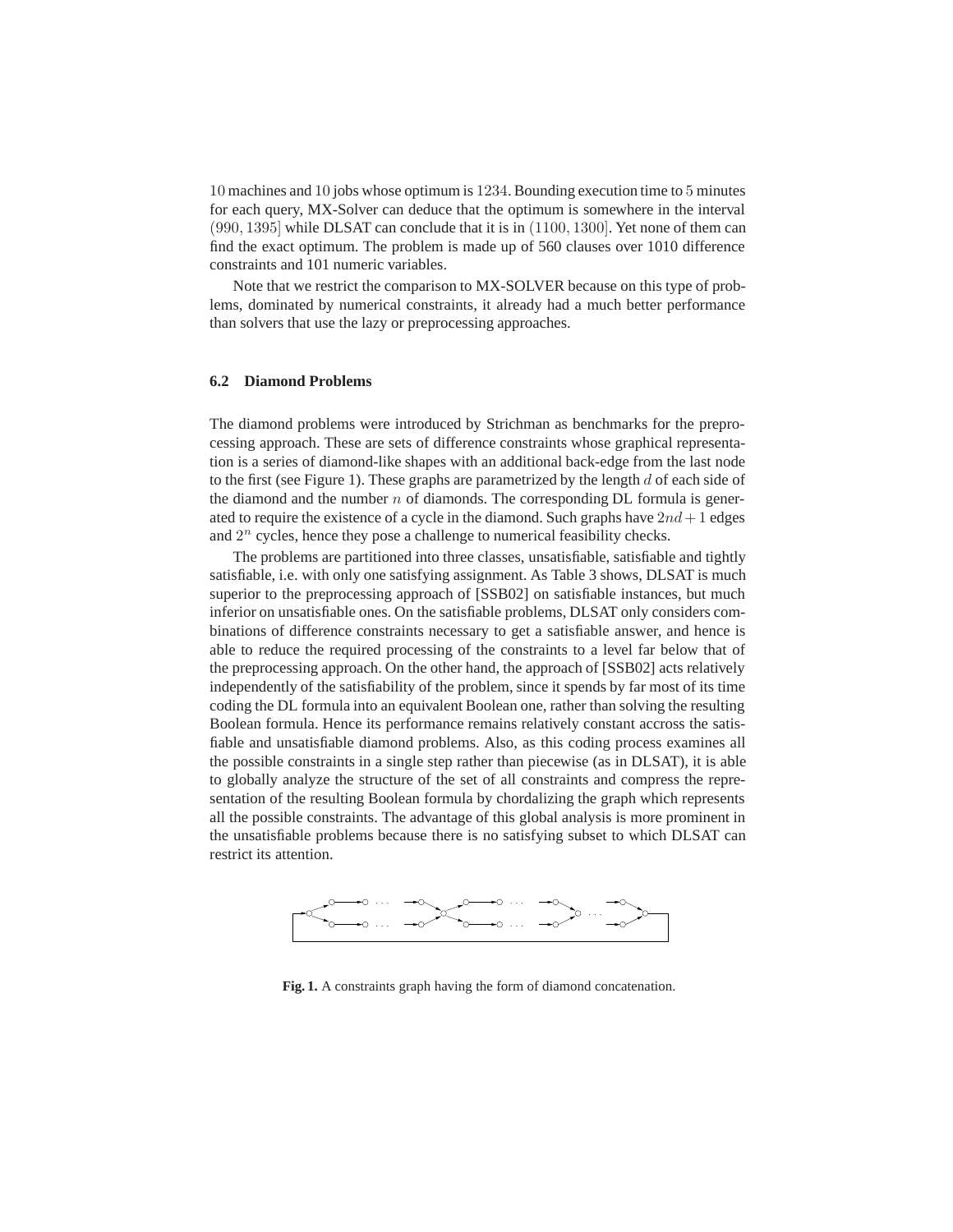| $\boldsymbol{n}$ | sat          |       | one-sat          |            | unsat            |              |
|------------------|--------------|-------|------------------|------------|------------------|--------------|
|                  | <b>DLSAT</b> |       | <b>SEP DLSAT</b> |            | <b>SEP DLSAT</b> | <b>SEP</b>   |
| $\mathcal{F}$    | 0.01         | 0.17  | 0.01             | 0.17       | 15.10            | 0.17         |
| 10               | 0.03         | 0.16  | 0.01             | 0.17       | $t$ /ol          | 0.17         |
| 20               | 0.03         | 0.51  | 0.03             | 0.50       | $t$ /ol          | 0.50         |
| 20               | 0.03         | 0.51  | 0.03             | 0.50       | $t$ /ol          | 0.50         |
| 30               | 0.04         | 1.21  | 0.06             | 1.23       | $t/\alpha$       | 1.25         |
| 40               | 0.06         | 2.60  | 0.10             | 2.60       | $t/\alpha$       | 2.60         |
| 50               | 0.20         | 5.21  | 0.14             | 5.10       | $t$ /ol          | 5.30         |
| 100              | 0.20         | 45.30 | 0.50             | 44.20      |                  | $t$ /o 47.60 |
| 200              | 0.70         | t/o   | 2.40             | $t/\alpha$ | $t/\text{o}$     | $t/\sigma$   |
| 500              | 4.90         | t/o   | 21.90            | t/o        | $t/\mathrm{o}$   | t/o          |

**Table 3.** A comparison of the performance DLSAT with the approach of [SSB02] (column SEP) on benchmark diamond problems with  $d = 5$  (t/o means more than 4 minutes).

## **6.3 Circuit Timing Analysis**

The last set of benchmarks is concerned with bounded model checking of timed automata that model digital circuits using the bi-bounded delay model [BS94,MP95]. We use models of n-bit adders constructed from gates where changes are propagated from inputs to outputs within  $t \in [l, u]$  time and would like to find the maximal stabilization time of the circuit. We assume that the circuit starts from a stable state and the inputs change at time zero and then remain constant, consequently there is a finite number of transitions in the circuit. We submit to the solver queries, parametrized by  $d$  and  $k$ , of the form "is there a run of the automaton with  $k$  transitions which remains in an unstable state after  $d$  time?". The parameter  $k$  defines the number of unfolding of the transition relation of the automaton and hence the size of the DL formula. An upper-bound on  $d$ can be computed by methods of static timing analysis (summing the delays along the longest path in the circuit), and also each  $k$  gives an upper bound on the metric length of runs with  $k$  steps. The reader may look at [BBM04] for more details on the problem definition and at  $[NMA+02]$  for the formulation of bounded reachability of timed automata in DL. Readers familiar with SAT based methods for circuit verification should bear in mind that we are dealing here with a much richer model of the circuits, with one clock variable per gate.

Table 4 shows the execution time for different queries for a 3-bit adder with 10 gates while Table 5 shows similar results for a 4-bit adder with 16 gates. The results constitute and enormous progress for DL SAT solving (MX-SOLVER could not treat any of these problems) but still they are very far from coping with the size of real problems. The DL formula corresponding to 12 unfoldings of the 4-bit adder (before conversion to CNF) has 624 Boolean variables, 222 numeric variables, and 1381 difference constraints. After conversion to CNF the number of Boolean variables increases to 19463, and the formula has 31516 clauses.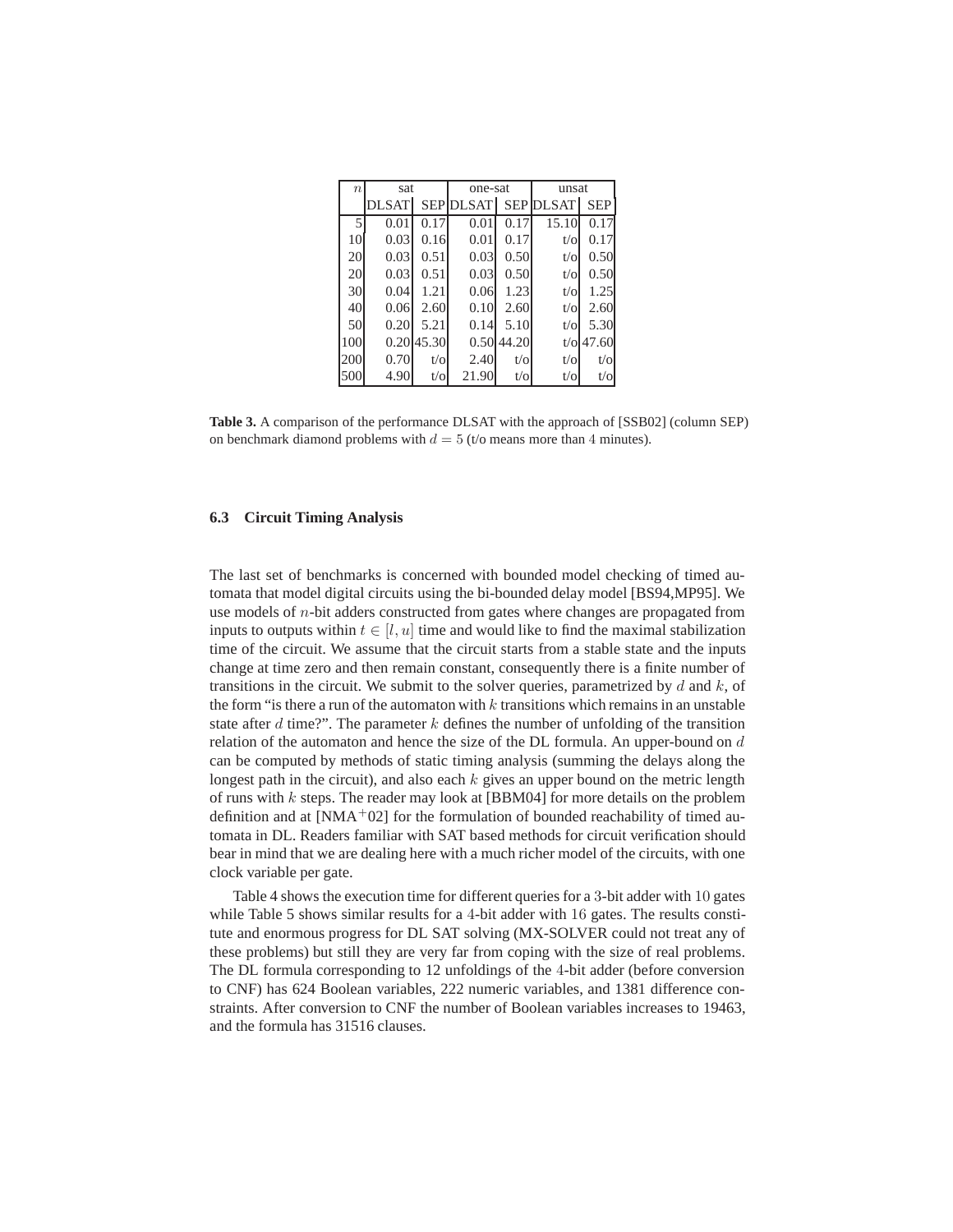|  |  |  | $k=4$ k=5 k=6 k=7 k=8 k=9 k=10                  |
|--|--|--|-------------------------------------------------|
|  |  |  | $d=10$ 2.10 4.02 8.85 19.38 45.09 51.18 186.01  |
|  |  |  | $d=15$ 2.43 4.03 8.86 15.86 39.81 116.00 376.10 |

**Table 4.** The time (in seconds) to answer (*k, d*) queries for a 3-bit adder (10 gates).

|  |  | $k=8$ k=9 k=10 k=11 k=12                                                         |  |
|--|--|----------------------------------------------------------------------------------|--|
|  |  | $d=25$ 1:29 3:42 9:23 28:33 18:52                                                |  |
|  |  | $\left  d = 35 \right  1:24 \left  3:38 \right  9:22 \left  28:04 \right  17:58$ |  |

**Table 5.** The time (in minutes) to answer (*k, d*) queries for a 4-bit adder (16 gates).

## **7 Conclusions**

This work represents a step forward in DL SAT solving and hence a step in the same direction for exporting bounded model checking for timed systems. For most of the problem classes we considered, our new solver performs much better than other solvers, and we attribute this to the efficient numerical feasibility checks and their integration with learning. Another direction that we explored but not report on the current version is that of *aggressive learning* where the idea is to use the result of numerical feasibility checks to encode (in a compact manner) *all* the negative cycles in the constraint graph and learn their negation. For this purpose we have derived a compact CNF formula to represent the set of all sub-graphs which have no negative cycles. Unfortunately, this formula requires auxiliary variables which could not be shared across feasibility checks. Consequently it had a negative effect on the performance. Some more experimentation and fine tuning are needed in order to assess this technique.

Another future direction of attack is a more efficient encoding of bounded reachability properties for timed automata and circuits. The size of the DL formulae after conversion to CNF is very big, even for small problem and this may be improved by more sophisticated encoding scheme (e.g. the asynchronous time approach mentioned in  $[NMA+02]$ ) or by extending the solver to work with non CNF formulae.

#### **Acknowledgments.**

Our understanding of SAT benefited from discussions with K. Sakallah and O. Strichman. We thank Moez Mahfoudh for his thesis through which we all took our first lessons in the domain.

## **References**

[ABZ88] J. Adams, E. Balas and D. Zawack, The Shifting Bottleneck Procedure for Job Shop Scheduling, *Management Science* 34, 391-401, 1988. [ACG99] A. Armando, C. Castellini and E. Giunchiglia, SAT-based Procedures for Temporal Reasoning, *Proc. ECP'99*, LNCS, Springer, 1999.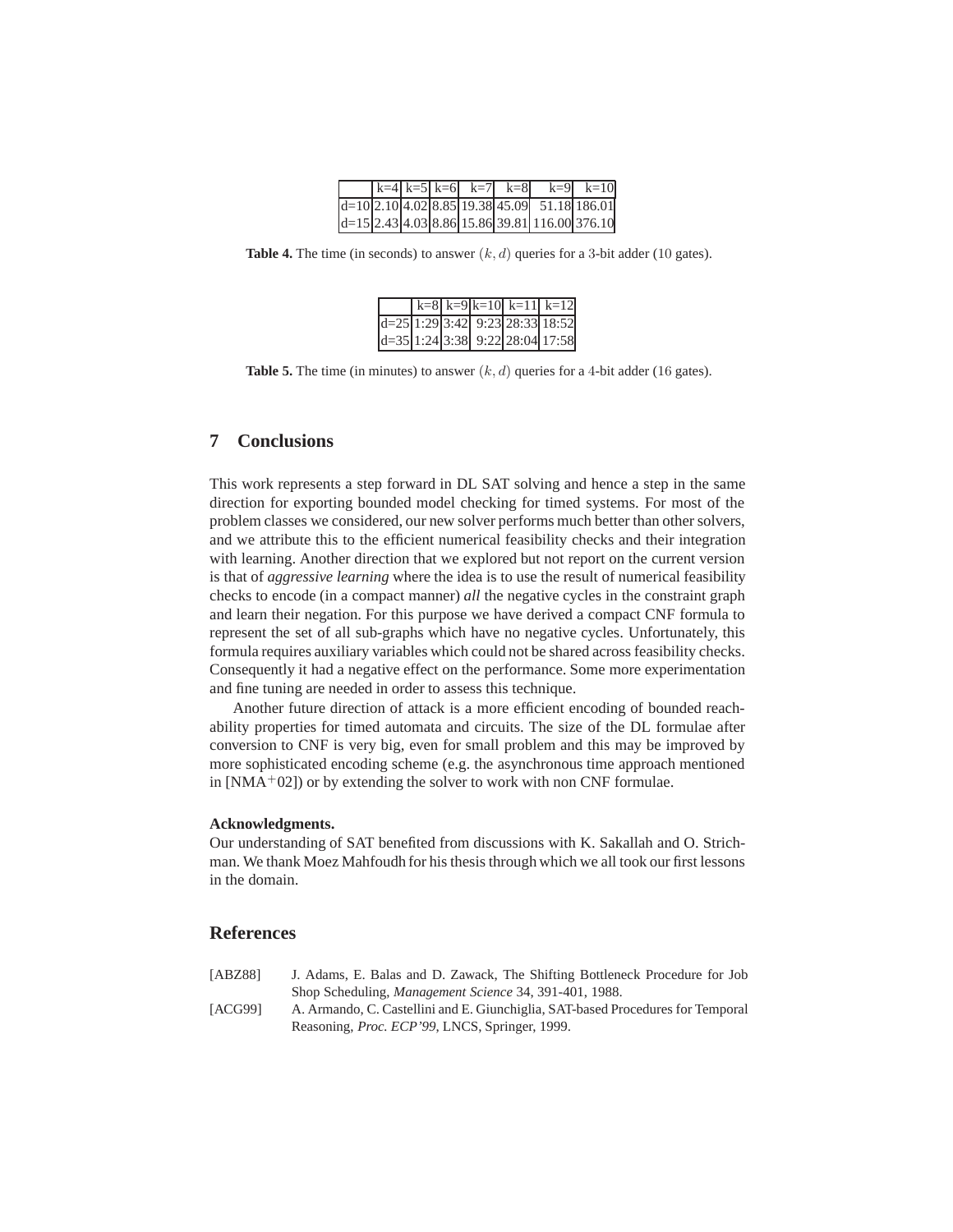- [ABK<sup>+</sup>97] E. Asarin, M. Bozga, A. Kerbrat, O. Maler, A. Pnueli, and A. Rasse, Data Structures for the Verification of Timed Automata, *Proc. Hybrid and Real-Time Systems*, 346-360, LNCS 1201, Springer, 1997.
- [ABC<sup>+</sup>02] G. Audemard, P. Bertoli, A. Cimatti, A. Kornilowics and R. Sebastiani, A SAT-Based Approach for Solving Formulas over Boolean and Linear Mathematical Propositions, in *Proc. CADE'02*, 193-208, LNCS 2392, Springer, 2002.
- [ACKS02] G. Audemard, A. Cimatti, A. Kornilowics and R. Sebastiani, Bounded Model Checking for Timed Systems, Technical report ITC-0201-05, IRST, Trento, 2002.
- [BDS<sup>+</sup>02] C. W. Barrett, D. L. Dill, A. Stump, Checking Satisfiability of First-Order Formulas by Incremental Translation to SAT, in *Proc CAV'02*, 236-249.
- [BBM04] R. Ben Salah, M. Bozga and O. Maler, On Timing Analysis of Combinational Circuits, *Proc. FORMATS'03*, 2004.
- [BS94] J.A. Brzozowski and C-J.H. Seger, *Asynchronous Circuits*, Springer, 1994.
- [CLRS01] T. Cormen, C. Leiserson, R. Rivest, and C. Stein. *Introduction to Algorithms*. MIT Press, McGraw-Hill, 2001.
- [F02] Martin Fränzle, Take It NP-Easy: Bounded Model Construction for Duration Calculus *Proc. FTRTFT'02*, of 226-243, LNCS 2469, Springer-Verlag, 2002.
- [FORS01] J-C. Filliâtre, S. Owre, H. Rueß and N. Shankar, ICS: Integrated Canonizer and Solver, *Proc. CAV'01*, 246-250, 2001.
- [GN02] E. Goldberg and Y. Novikov: BerkMin, a Fast and Robust SAT-solver, *Proc. DATE '02*, 142-149, 2002.
- [GR93] A. V. Goldberg and T. Radzik, A Heuristic Improvement of the Bellman-Ford Algorithm, In *Applied Mathematics Letters* 6, 1993.
- [H00] J. Hooker, *Logic-Based Methods for Optimization: Combining Optimization and Constraint Satisfaction*, Wiley, 2000
- [JM94] J. Jaffar and M. J. Maher. Constraint Logic Programming: A Survey, *Journal of Logic Programming*, 19/20, 503-581, 1994.
- [JM99] A.S. Jain and S. Meeran, Deterministic Job-Shop Scheduling: Past, Present and Future, *European Journal of Operational Research* 113, 390-434, 1999.
- [M03] M. Mahfoudh, *On Satisfaiblity Checking for Difference Logic*, PhD Thesis, Univeristé Joseph Fourier, Grenoble, 2003.
- [MNAM02] M. Mahfoudh, P. Niebert, E. Asarin and O. Maler, A Satisfiability Checker for Difference Logic, *Proc. SAT'2002*, 2002.
- [MP95] O. Maler and A. Pnueli, Timing Analysis of Asynchronous Circuits using Timed Automata, *Proc. CHARME'95*, 189-205, LNCS 987, Springer, 1995.
- [MS99] J.P. Marques-Silva and K.A. Sakallah, GRASP: A Search Algorithm for Propositional Satisfiability, *IEEE Transactions on Computers* 48, 506-21, 1999.
- [MMZ<sup>+</sup>01] M. Moskewicz, C. Madigan, Y. Zhao, L. Zhang and S. Malik, Chaff: Engineering an Efficient SAT Solver, *Proc. DAC 2001*, 2001.
- [MRS02] L. de Moura, H. Rueß and M. Sorea, Lazy Theorem Proving for Bounded Model Checking over Infinite Domains, *Proc. CADE'02*, 437-453, LNCS 2392, Springer, 2002.
- [NMA<sup>+</sup>02] P. Niebert, M. Mahfoudh, E. Asarin, M. Bozga, N. Jain and O. Maler, Verification of Timed Automata via Satisfiability Checking, *Proc. FTRTFT'02*, 225-244, LNCS 2469, Springer, 2002.
- [S02] M. Sorea, Bounded Model Checking for Timed Automata, *Proc. MTCS'02*, 2002.
- [SSB02] O. Strichman, S.A. Seshia, and R.E. Bryant, Deciding Separation Formulas with SAT, in *Proc. CAV'2002*, Springer, 2002.
- [Tar72] R. Tarjan. Depth-first Search and Linear Graph Algorithms. *SIAM J. Comput.* 1, 146-160, 1972.